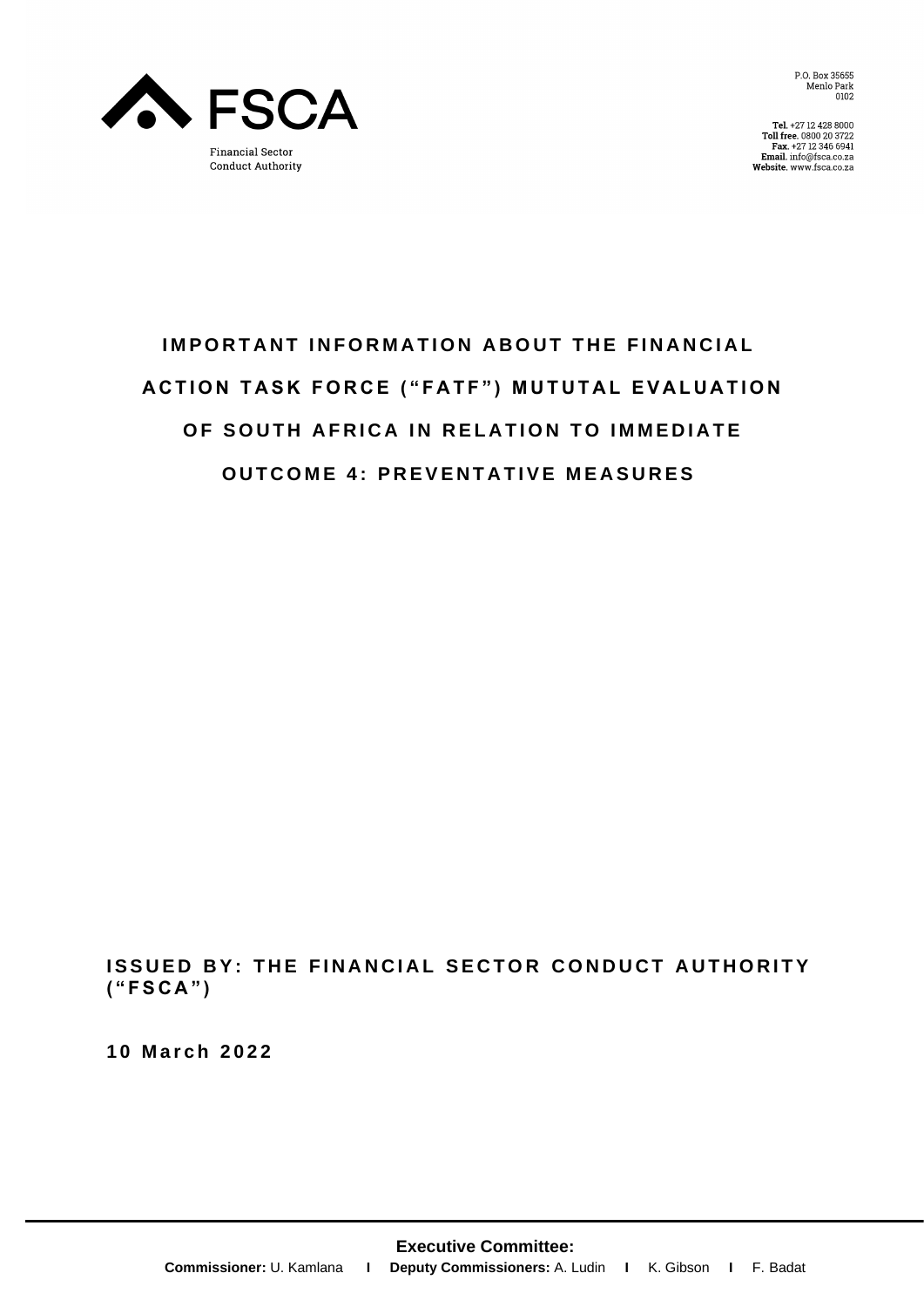# **Contents**

- The Financial Sector Conduct Authority  $1.$
- $2.$ The Financial Action Task Force
- $3.$ Mutual Evaluation
- $4.$ Immediate outcome 4: Preventative Measures  $4.1$ Deficiencies identified  $4.2$ The Authority's expectations
- $5.$ Sector Risk Assessment
- Publication  $6.$
- 7. Consequences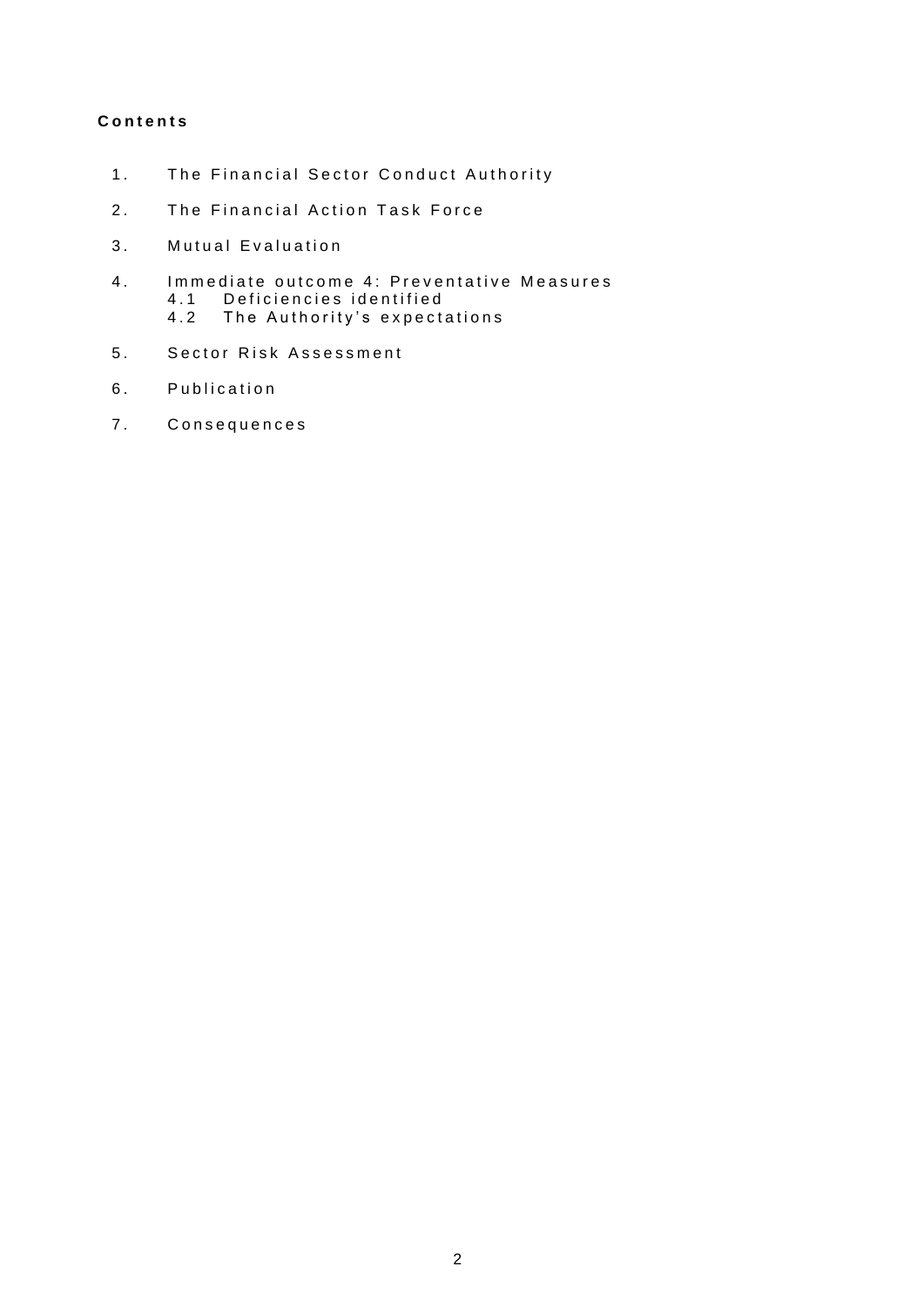# **1. The Financial Sector Conduct Authority**

- 1.1 The Financial Sector Conduct Authority ("the Authority") is designated as a supervisory body in terms of item 1 of Schedule 2 to the Financial Intelligence Centre Act, no 38 of 2001 ("the  $FIC Act$ ").
- 1.2 As a supervisory body, the Authority performs supervisory and enforcement activities on a risk-based approach in relation to accountable institutions listed under items 4, 5 and 12 of the FIC Act. These institutions include financial services providers, collective investment scheme managers and authorised users of an exchange (collectively referred to as non-bank financial institutions). Supervision of authorised users is delegated to licensed exchanges in terms of section  $45(1B)(b)$  of the FIC Act.

# **2.** The Financial Action Task Force

- 2.1 The Financial Action Task Force ("FATF") is an intergovernmental body which sets standards to promote effective implementation of legal and operational measures for combatting money laundering ("ML"), terrorist financing ("TF") and proliferation financing ("PF") of weapons of mass destruction.
- 2.2 South Africa became a member of FATF in 2003.

# **3 . M u t u a l E v a l u a t i o n**

- 3.1 FATF developed 40 Recommendations required for a robust framework to combat ML, TF and PF.
- 3.2 In November 2019, FATF conducted a mutual evaluation of South Africa and assessed both our technical compliance (our legal framework for combatting ML / TF / PF) as well as our level of effectiveness in identifying our ML /  $TF$  / PF risks and mitigating such risks identified.
- 3.3 The FATF published its report on their findings in October 2021 which can be found by following the link hereunder:

 $https://www.fatf$ gafi.org/publications/mutualevaluations/documents/mersouth-africa-2021.html

3.4 One of the immediate outcomes assessed during the mutual evaluation, relates to preventative measures. A rating of "moderate" was assigned to this immediate outcome by the FATF Assessors.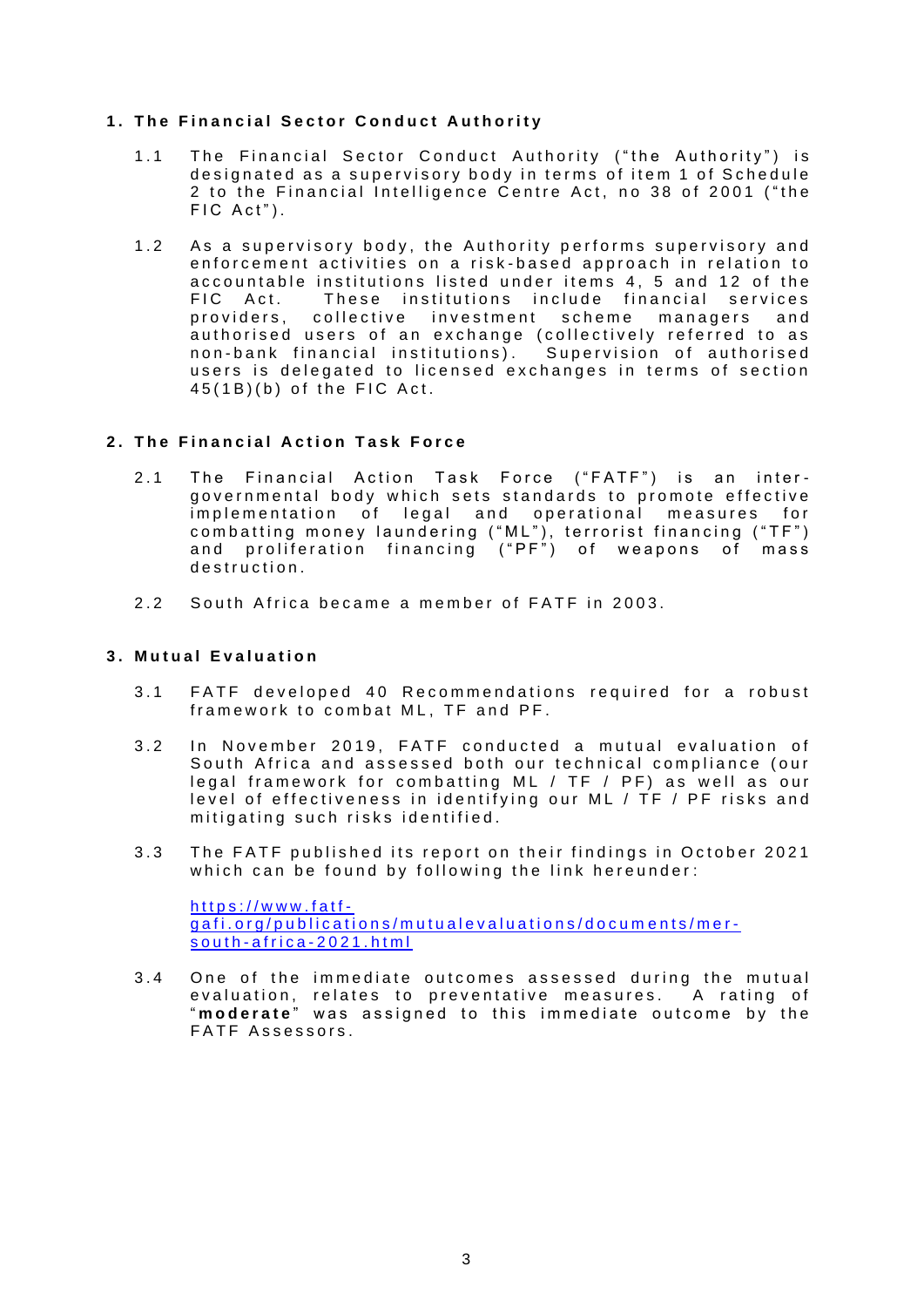# **4.** Immediate Outcome 4: Preventative Measures

Immediate Outcome 4 relates to the following core issues:

- (i) Understanding of ML / TF risks and FIC Act obligations.
- (ii) Apply mitigating measures commensurate with risk.
- (iii) Apply CDD and record keeping measures including obtaining beneficial ownership information and ongoing monitoring.
- (iv) Apply enhanced / specific measures for PEPs, new technologies, targeted financial sanctions, higher risk countries.
- (v) Meeting reporting obligations and practical measures to encourage tip-offs.
- (vi) Apply internal controls and procedures to ensure compliance with the FIC Act.

## **4.1** Deficiencies identified

The following deficiencies in relation to preventative measures were identified :

- 4.1.1 Non-bank financial institutions show a very basic to limited ML / TF risk understanding and are more compliance focused when implementing such measures.
- 4.1.2 Non-bank financial institutions play down the risks of operating internationally.
- 4.1.3 TF risk is poorly understood, primarily based on a lack of information.
- 4.1.4 Non-bank financial institutions that have an underdeveloped understanding of their risks, conduct ongoing monitoring only to a limited extent.
- 4.1.5 Enhanced measures are insufficiently applied given the very low percentage of clients identified to be high risk.
- 4.1.6 Basic customer due diligence is satisfactorily applied by many non-bank financial institutions; however, all nonbank financial institutions are challenged by beneficial ownership requirements.
- 4.1.7 Non-bank financial institutions fail to file suspicious and unusual transaction reports commensurate with their risk profiles.

# **4.2** The Authority's expectations

- 4.2.1 Considering the findings by FATF, it is clear that there are two major areas of concern for accountable institutions supervised by the Authority:
	- (a) Understanding of ML  $/$  TF risk.
	- (b) Ability to identify reportable transactions and to timeously file such reports with the Financial Intelligence Centre.
- 4.2.2 Should these findings not be addressed immediately with tangible positive results to demonstrate remediation by October 2022, South Africa may become subject to further stringent processes by the FATF which could include becoming grey listed (a name and shame list).
- 4.2.3 The Authority will continue with its efforts to promote better outcomes in relation to immediate outcome 4. To  $this$  end :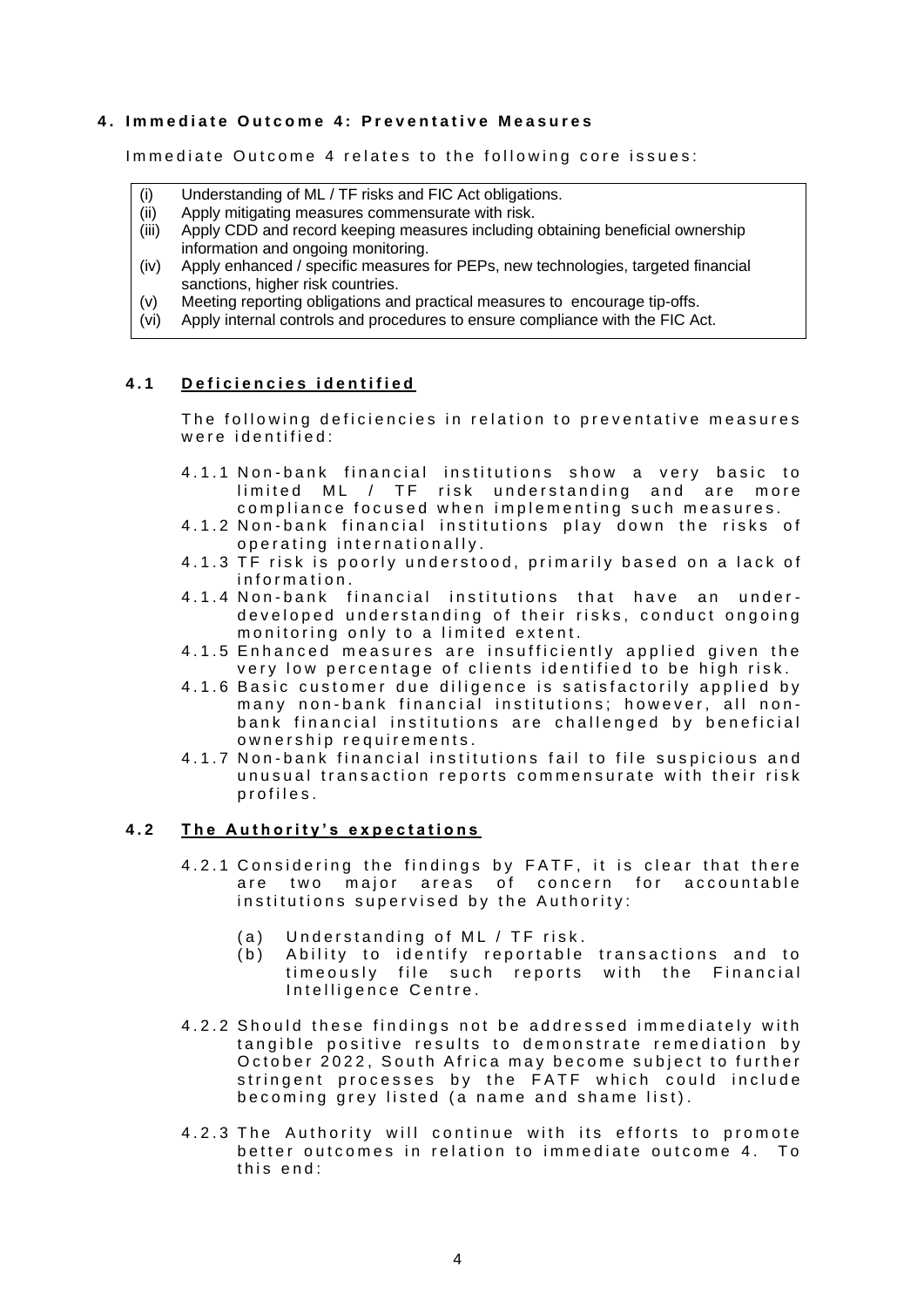- (a) We will continue to record and publish webinars on our official YouTube channel to create awareness to promote the industry and individual institutions' understanding of ML / TF risk.
- (b) We will continue to engage with industry bodies to establish what the issues are that the industry is struggling with which may hamper remediation.
- (c) We will continue to engage with other supervisors to share information about how the industry is progressing in remediating the findings related to immediate outcome 4.
- (d) We will strenathen the information sources on our official website to assist the industry with understanding ML / TF risks to enable them to identify such risks and submit timeous reports to the Centre in line with the reporting obligations set out in the FIC Act.
- 4.2.4 We expect the industry to:
	- (a) Re-assess institutional risk management and compliance programmes to ensure that these programmes enable them to identify, assess, monitor, mitigate and manage their institutional ML  $/$  TF risks.
	- (b) Move from a compliance-driven approach to a riskbased approach.
	- (c) Consult the sector risk assessment published by the Authority on its official website to establish the ML  $/$  TF risks identified in the Securities sector and inform the review of institutional risk assessments accordingly.

#### **5 S e c t o r R i s k A s s e s s m e n t**

- 5.1. The Authority first conducted and published a sector risk assessment in May 2019.
- 5.2 Due to risk and risk factors continuously evolving, the assessment is reviewed frequently.
- 5.3 The Authority reviewed the sector risk assessment and decided to update the assessment.
- 5.4 The updated assessment is divided into two parts:
- 5.4.2 A sector risk assessment review of the securities sector; and
- 5.4.3 A sector risk assessment review of the CIS and financial advisory and intermediary sectors.
- 5.5 The review of the security sector risk assessment was finalised and can be accessed by following the link below:

https://www.fsca.co.za/Regulatory%20Frameworks/Temp/Secur ities%20 Sector%20 R is k%20 Assessment%20 Report%20 A pril % 20 [2 0 1 8 % 2 0 t o % 2 0 D e c e m b e r % 2 0 2 0 2 0 % 2 0 \( F e b r u a r y % 2 0 2 0 2 2 \) . p d f](https://www.fsca.co.za/Regulatory%20Frameworks/Temp/Securities%20Sector%20Risk%20Assessment%20Report%20April%202018%20to%20December%202020%20(February%202022).pdf)

# **6 P u b l i c a t i o n**

6.2 The review of the sector risk assessment is also published on the Authority's official website. Please follow the instructions below to access this and other important AML / CFT information on our website: